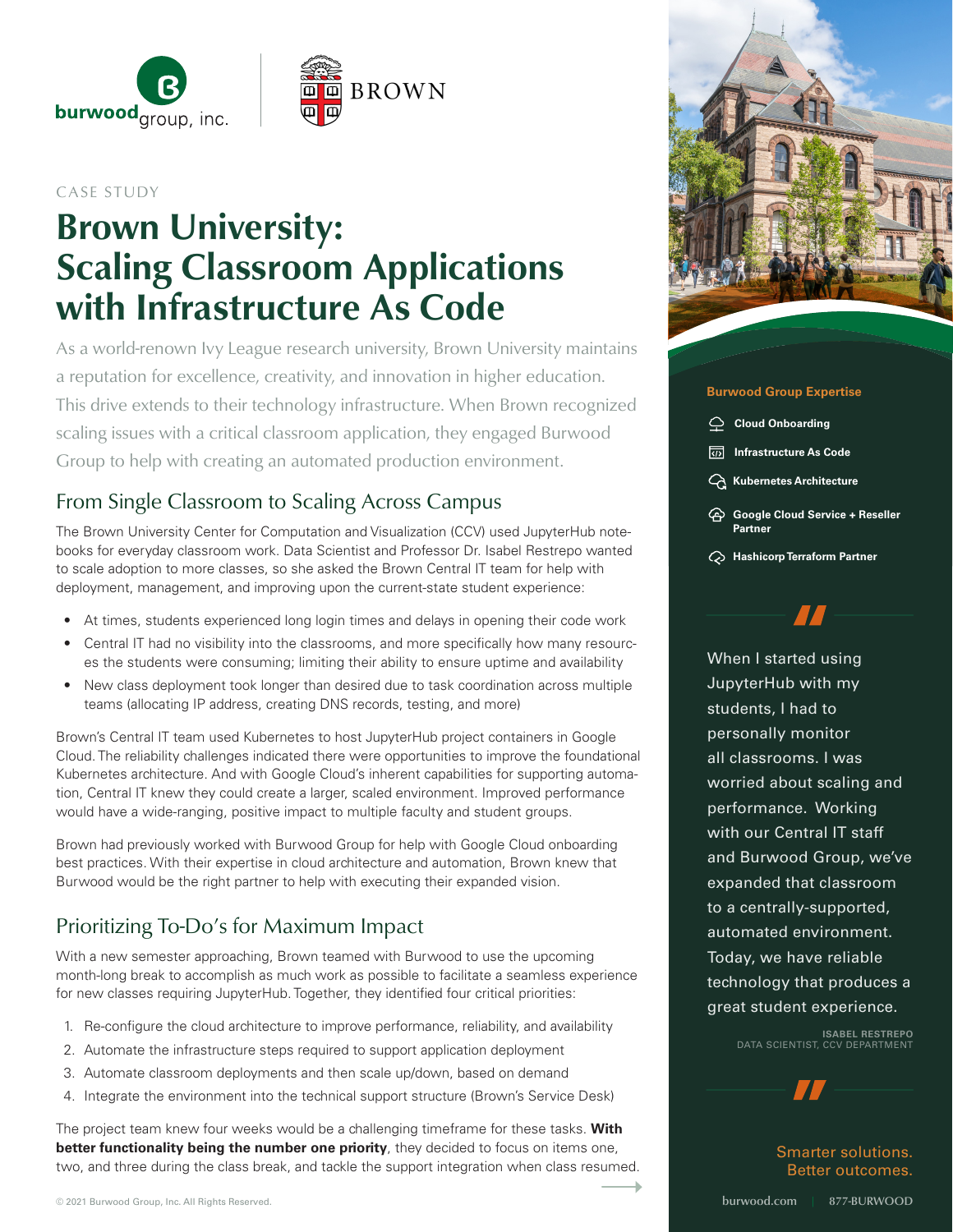

### Defining Key Terms

#### WHAT IS JUPYTERHUB?

JupyterHub is a multi-user server that manages and proxies multiple instances of the single user Jupyter Notebook.

Jupyter Notebook is an open-source web application, developed on GitHub, that enables students to create and share documents that contain live code, equations, visualizations, and annotations.

#### WHAT IS KUBERNETES?

Kubernetes is a portable, extensible, opensource platform for managing containerized workloads and services, that facilitates both declarative configuration and automation. It has a large, rapidly growing ecosystem of services, support, and tools.

Google Kubernetes Engine (GKE) is the simplest and most common way of setting up a Kubernetes Cluster on Google Cloud Platform.

#### WHAT IS TERRAFORM?

Terraform is an open source infrastructure as code software tool created by Hashicorp. It enables you to safely and predictably create, change, and improve infrastructure.

With Terraform, you can write, plan, and apply code to created automated workflows and processes. The OSS is available for free, with no recurring software costs.

#### WHAT IS LOCUST?

Locust is an open source load testing tool, developed in Python. It is intended to be used for testing websites and other systems to determine how many concurrent users the technology can handle.

### The Fast Journey to Automation

### **KUBERNETES ARCHITECTURE RE-CONFIGURATION**

First, the Central IT team worked with Burwood to set up their Kubernetes environment for success. Brown's existing Kubernetes cluster was a single zone cluster, which presented availability issues with automatic updates and disruptions for classrooms.

Burwood consultants relied on best practice knowledge to re-configure the Kubernetes environment, with guidance from Central IT and Professor Restrepo on Brown's unique requirements. Together, they implemented six critical changes:

- 1. The default Google Kubernetes Engine (GKE) configuration is a zonal cluster with one master node. The master node provides APIs and manages worker nodes. The team **reconfigured the environment from a zonal to regional cluster**, which introduced multiple master nodes to achieve high availbility.
- 2. The regional cluster configuration distributed resources across multiple zones and increased the overall node count; great for resiliency, but not great for cost. The team **configured worker nodes to be elastic, scaling up during peak usage and vice versa during slow times.** This helped control costs.
- 3. Login complaints peaked at the class start time, when many students were logging on at once. To increase available resources, they "pre-warmed" the envi**ronment by scheduling additional nodes to start just before class**.
- 4. The team **scheduled scale-downs to control costs**, including worker nodes pinned to specific zones and dual regional master controllers for redundancy.
- 5. The team found new ways to interact with existing infrastructure by **requesting and creating new DNS records during the build process**, saving approval time.
- 6. To monitor the environment, the project team **hooked the Kubernetes cluster into Central IT's Service Desk**. This increased eyes on system health.

#### **IMPLEMENTING INFRASTRUCTURE AS CODE**

An advantage of building in the public cloud is the potential for automation. With the Kubernetes and Google Cloud foundation in place, Brown and Burwood Group turned their attention to **Terraform**, an infrastructure as code automation framework.

**Infrastructure as code automates the provisioning of infrastructure.** For example: imagine the Brown CCV department needs to spin up a new classroom of students. The professor sends a request to the central IT team asking for a new project.

Without a tool like Terraform, these requests were fulfilled by sequentially executing a number of scripts or going through different user interfaces to manually configure the required resources. With Terraform, automated infrastructure as code does all of this work for the team. Terraform's framework allows them to deploy projects, virtual machines, containers, and DNS records; and, it automatically documents the deployed resources, ensuring all deployments and changes are recorded.

**The project team worked in tandem to create the new, automated environment. Burwood drafted approximately 1,000 lines of code to form the foundation. Then, with their specific knowledge of the application and workflows, Brown's team modified the code for production use.** 

The code included classroom spin-up and spin-down. Central IT could automatically manage the deployment and scaling of various room sizes. And at the end of a semester, they could run a single command to close out a classroom, free up resources, and document the process.

Testing the user capacity and code performance prior to semester go-live was critical. The team used **Locust**, an open source load testing tool, to stress test the Kubernetes cluster for up to 400 classroom users (even though current class size was only 100 students). The new environment operated as they had hoped, and it was time to move into production.



Google Cloud